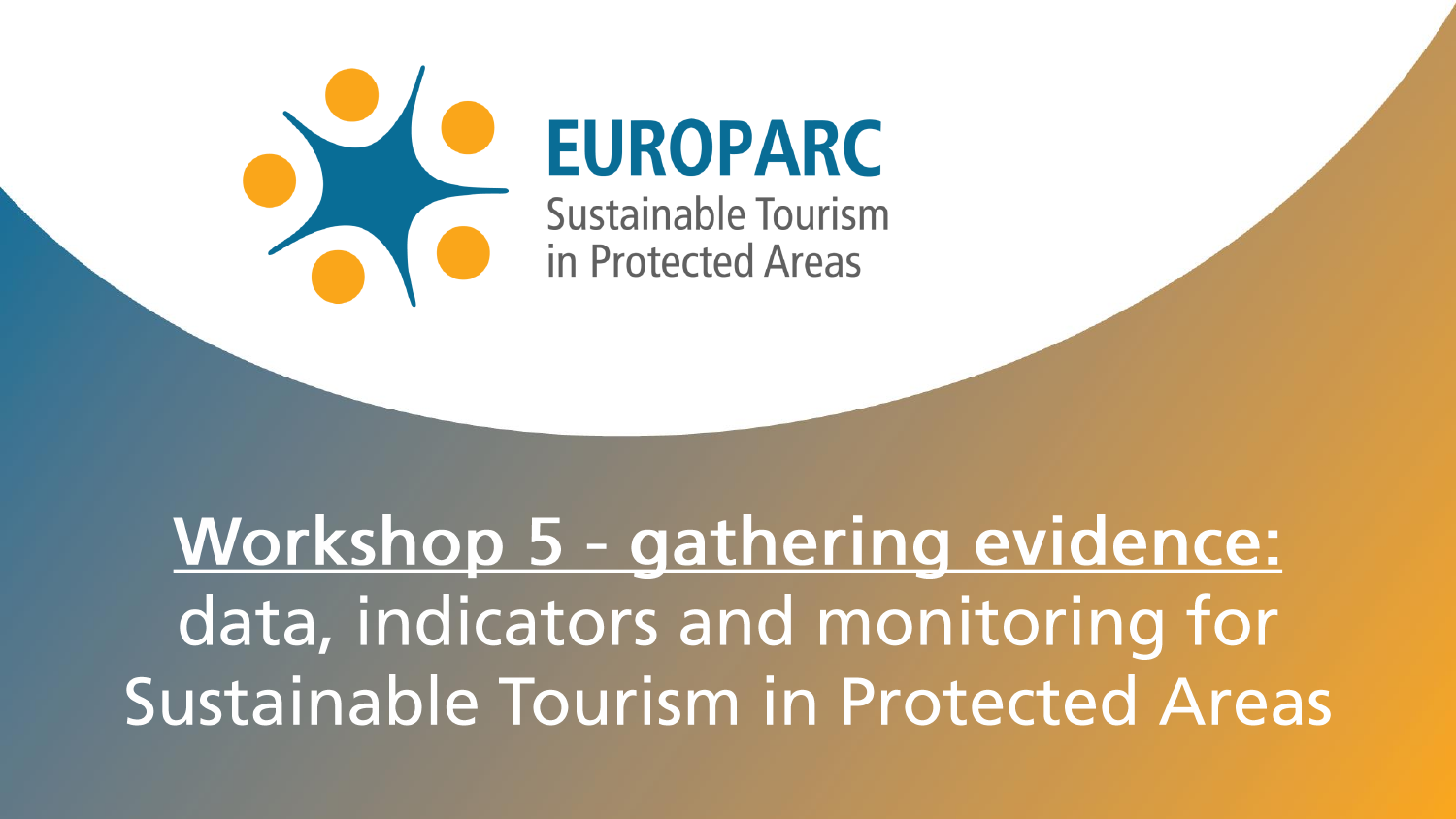## 1) What has been done?



- Implementation of a detailed system of qualitative and quantitative indicators (La Gomera / Garagonay) checked annually
- (progress towards tourism sustainability; transversality; internal coherence of the Action Plan and the Strategy; understanding and assimilation of the ECST; operability; execution; participation; cooperation; communication; work of the promoters and the technical office; overall quality of the process)
- Comparison between ETIS indicators and Charter in Peneda Geres
- Form made by FEDERPARCHI for annual monitoring of the action plan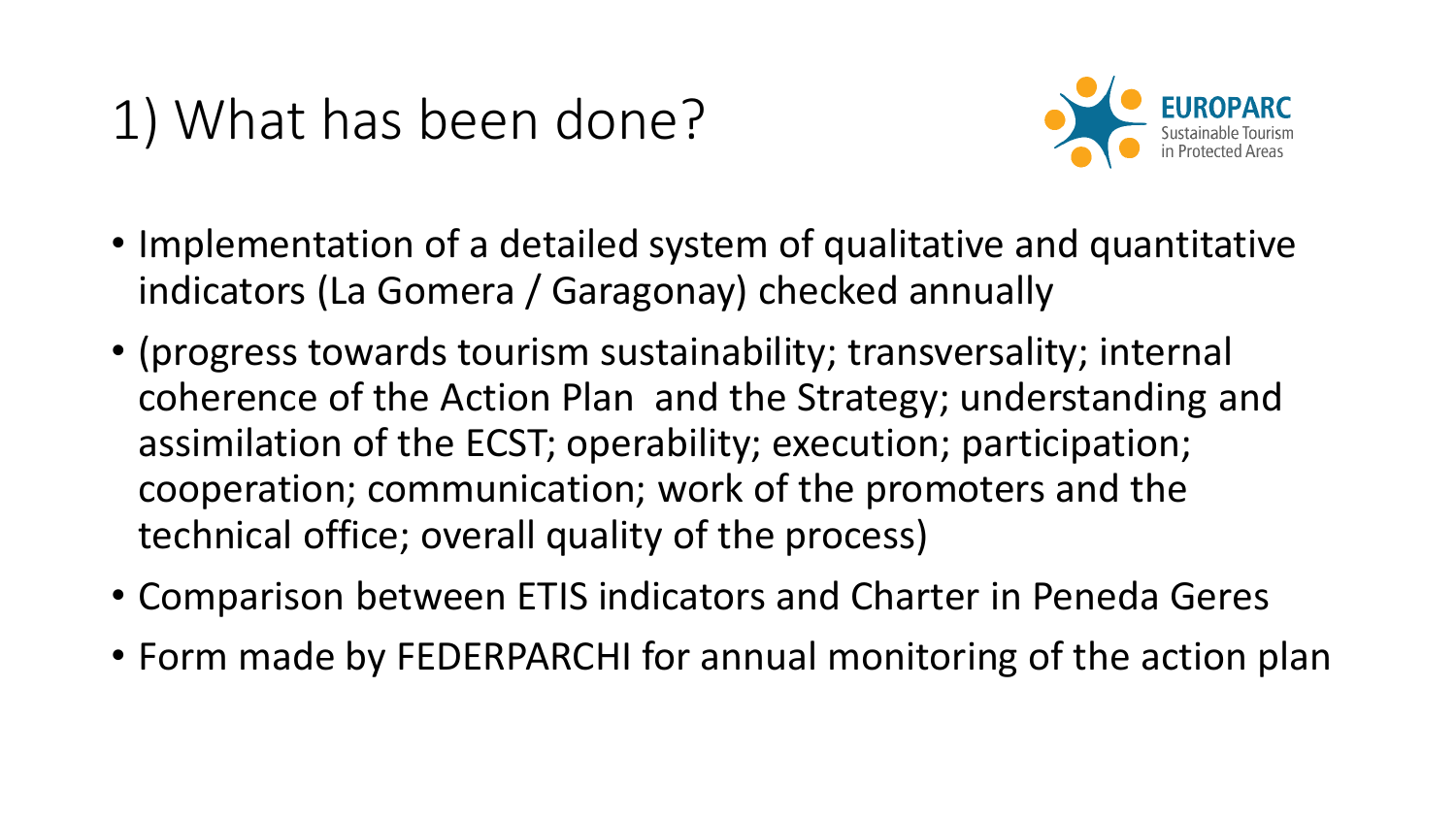## 2) How was it done?



- Charter technical office of Garagonay National Park
- Minho University / Environmental Management Master
- FEDERPARCHI developed a form for annual monitoring that could be used as reference
- System of ETIS indicators has been tested from 2013